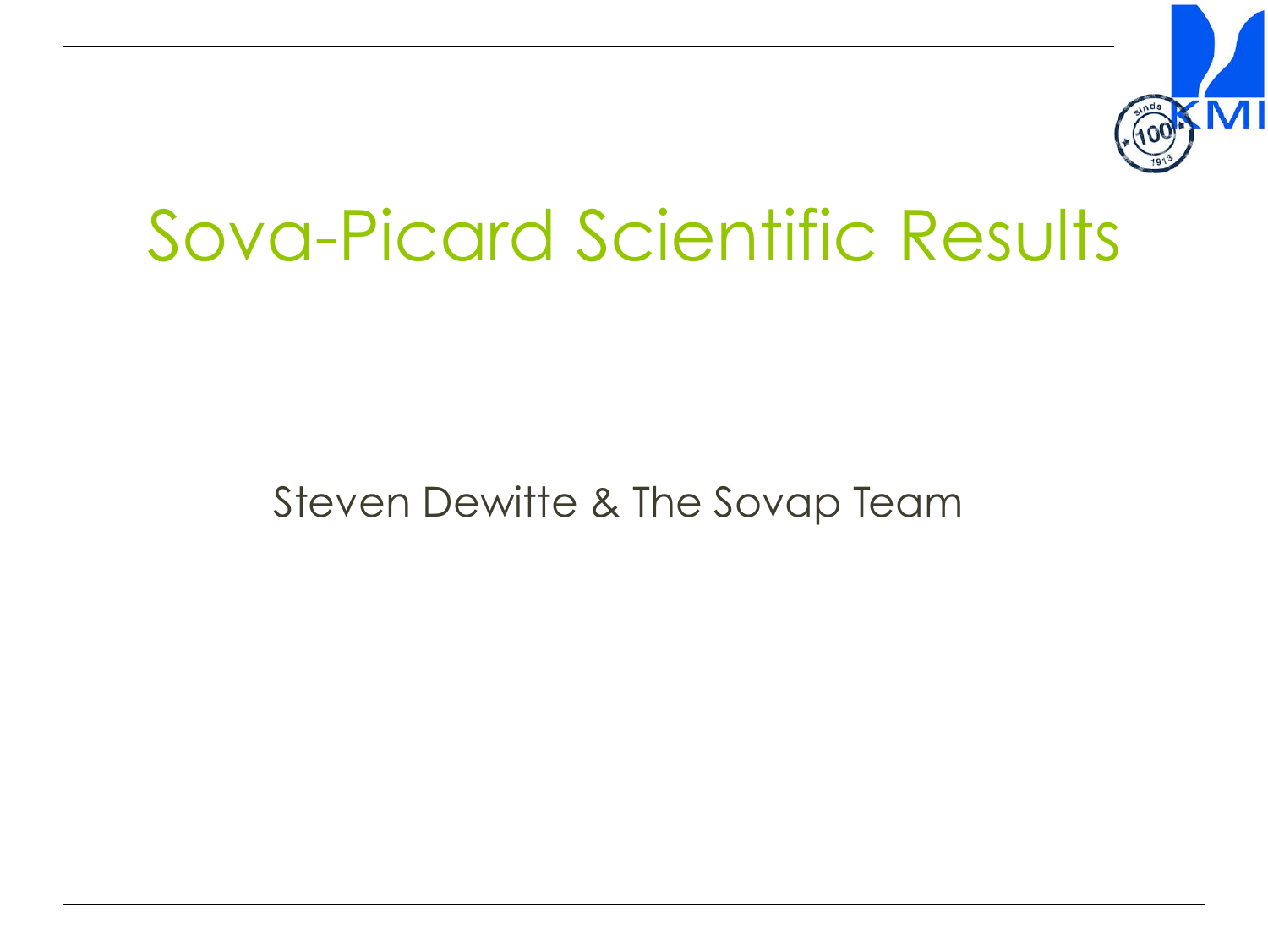## Gleissberg minimum cycle (@



Lowest cycle since 1906 ! Smoothed maximum in summer 2013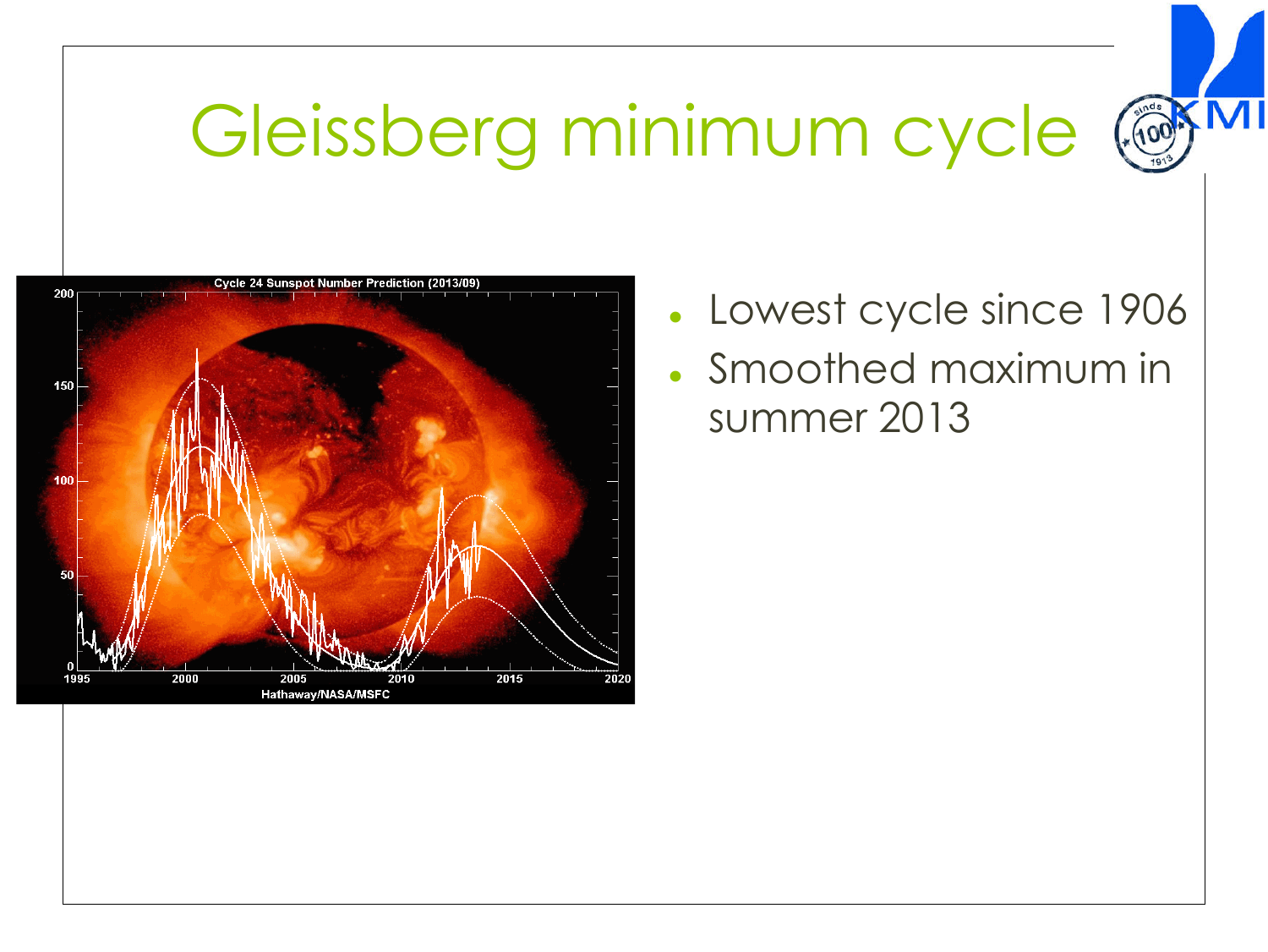Daily mean Picard Total Solar Irradiance



TSI (W/m<sup>2</sup>)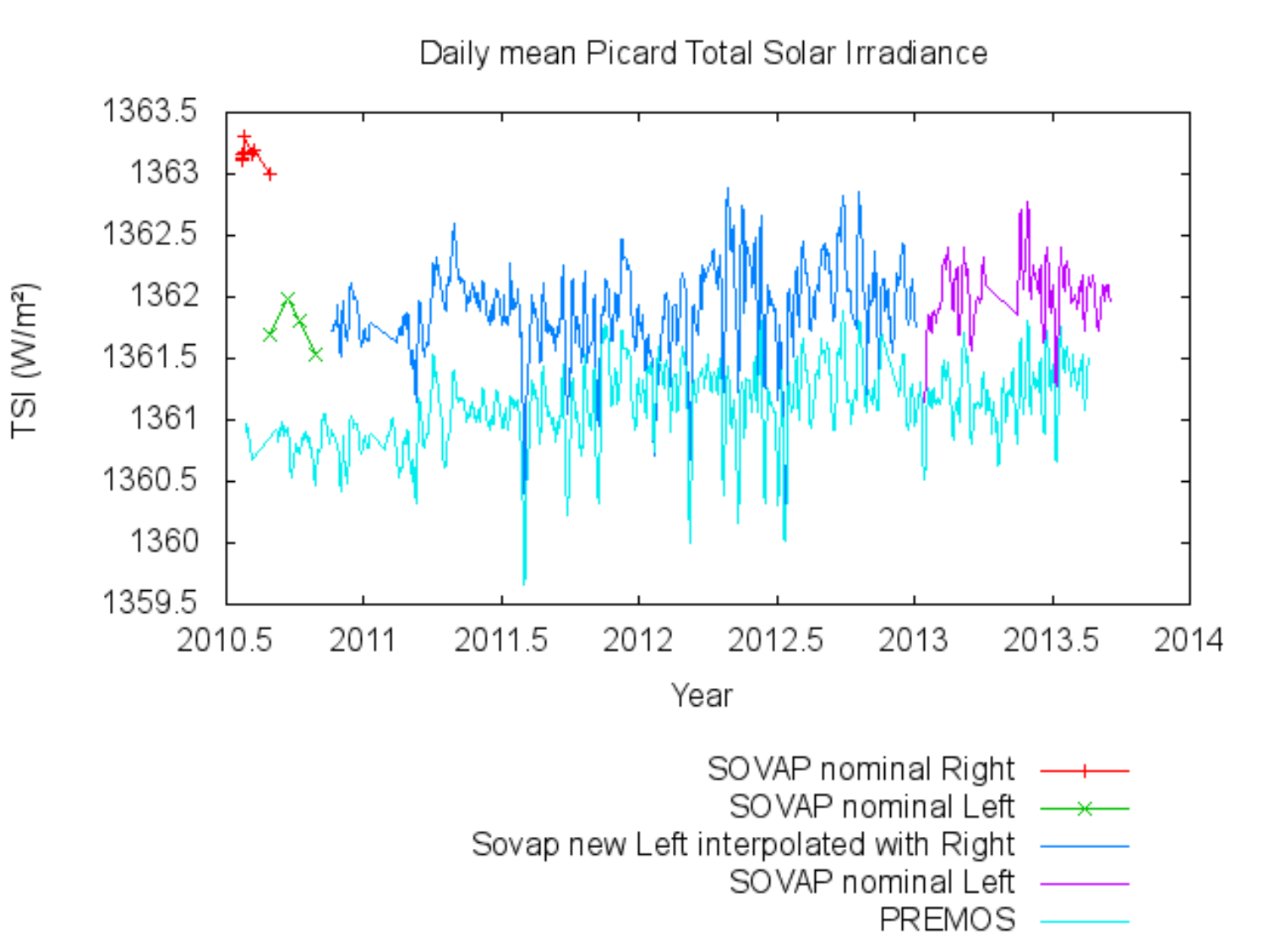Reference = Diarad/Sovim Left +271ppm = Right -271ppm

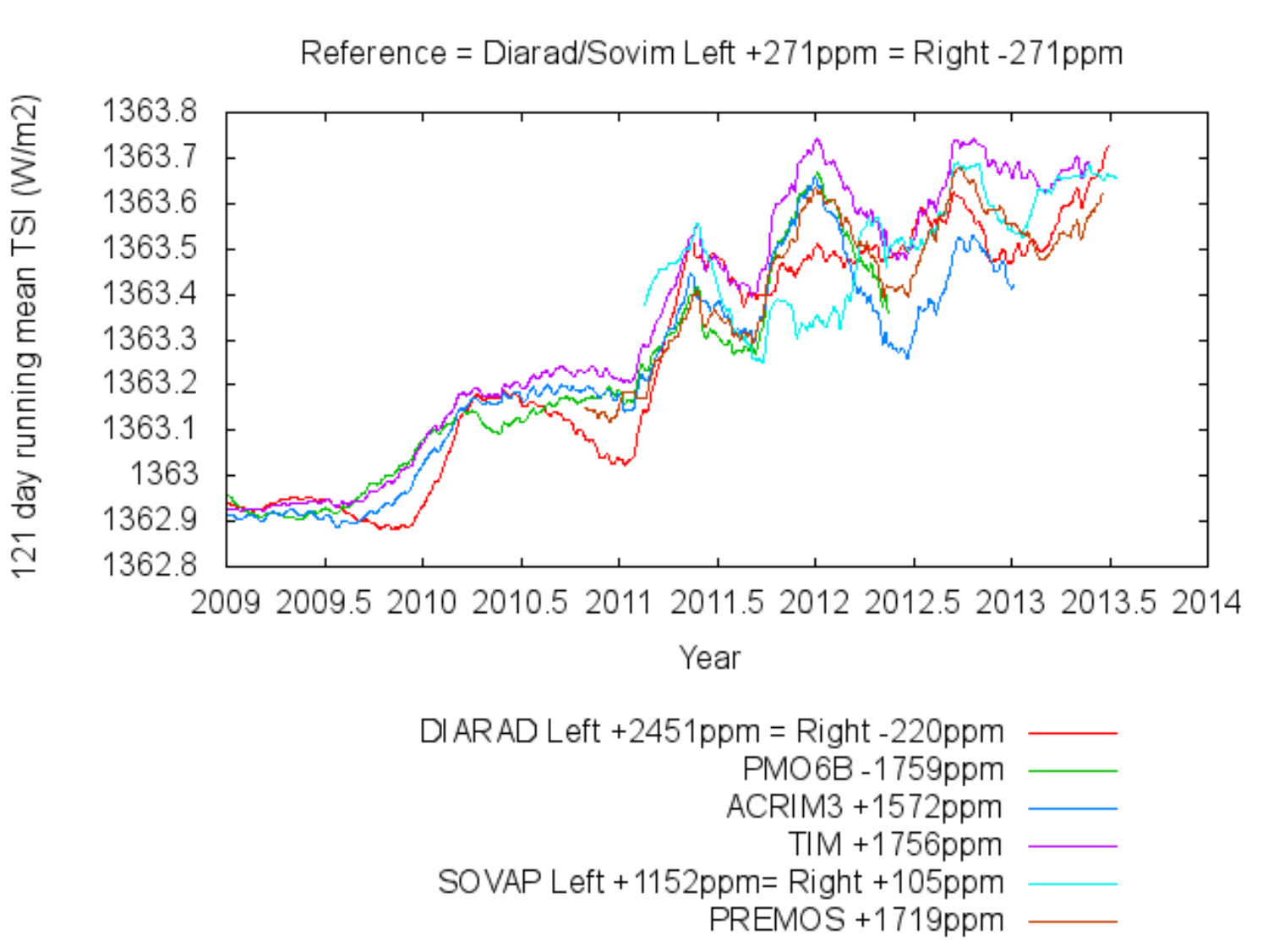

121 day running mean Total Solar Irradiance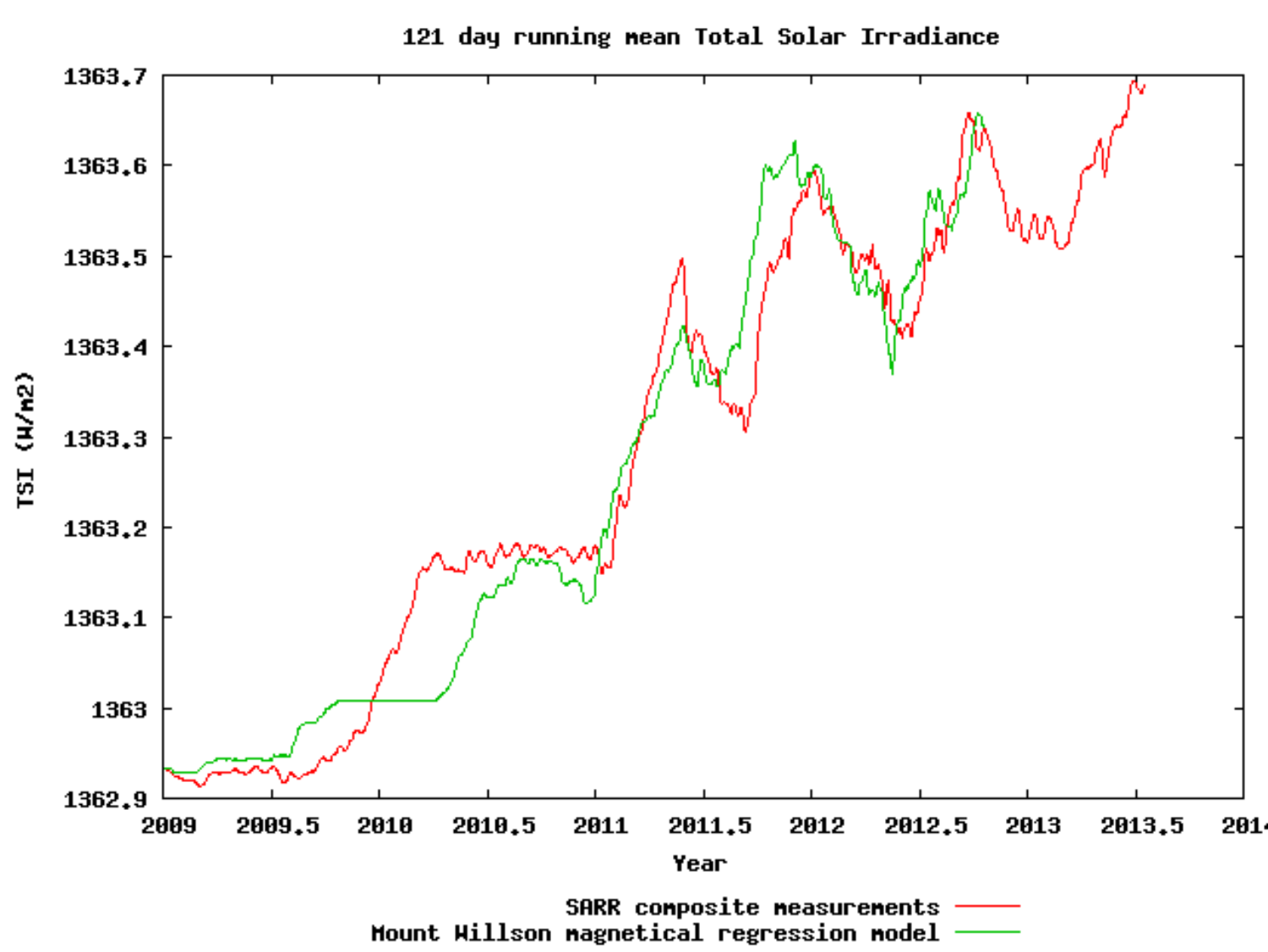

121 day running mean Total Solar Irradiance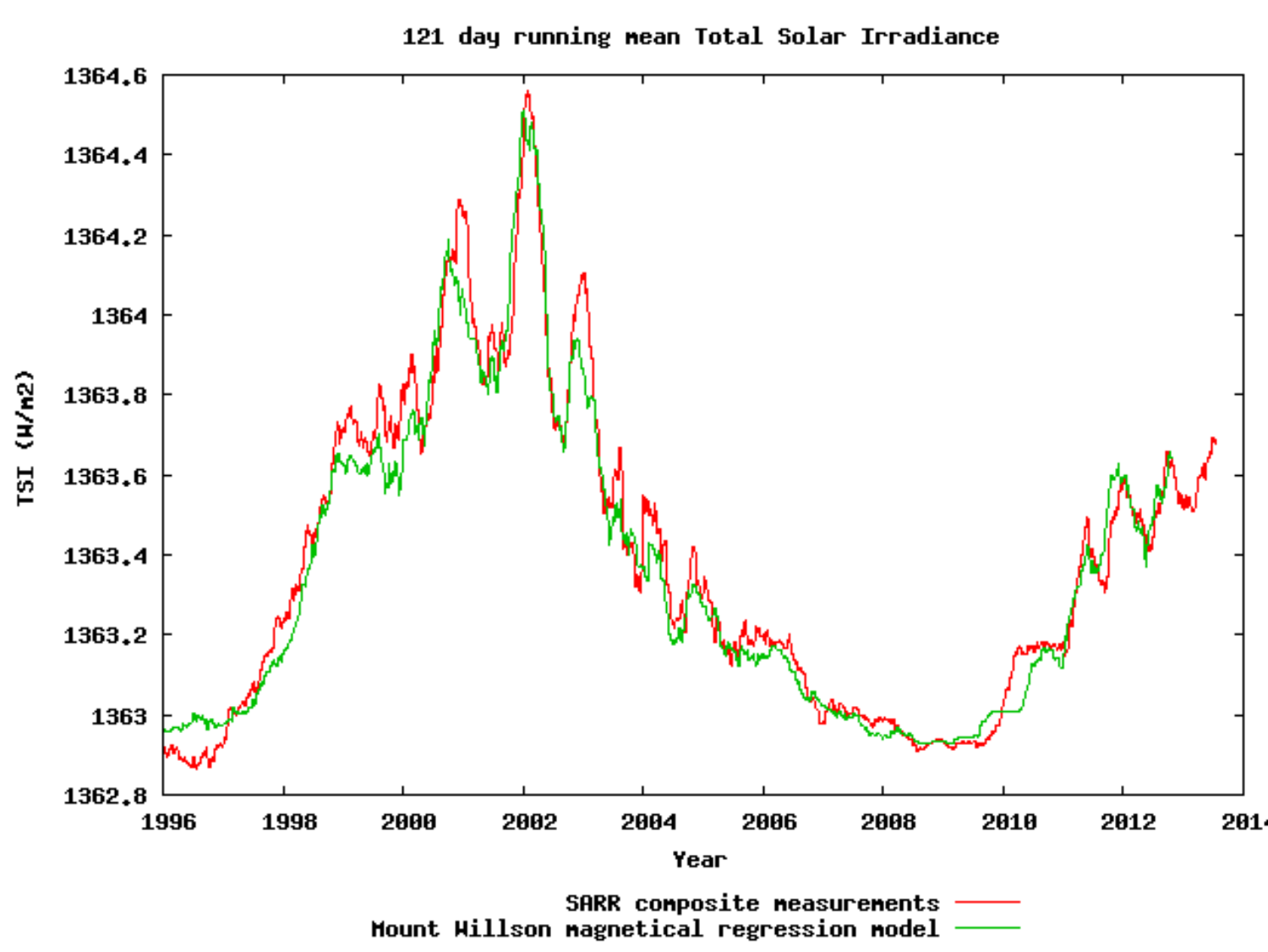

Comparison campaign at LASP TRF with Sovar radiometer

**o** Sovar: DIARAD type radiometer that flew on Eureca in 1992, brought back to ground by space shuttle.

**. Comparison campaign with LASP TRF Crogenic** radiometer in May-June 2013.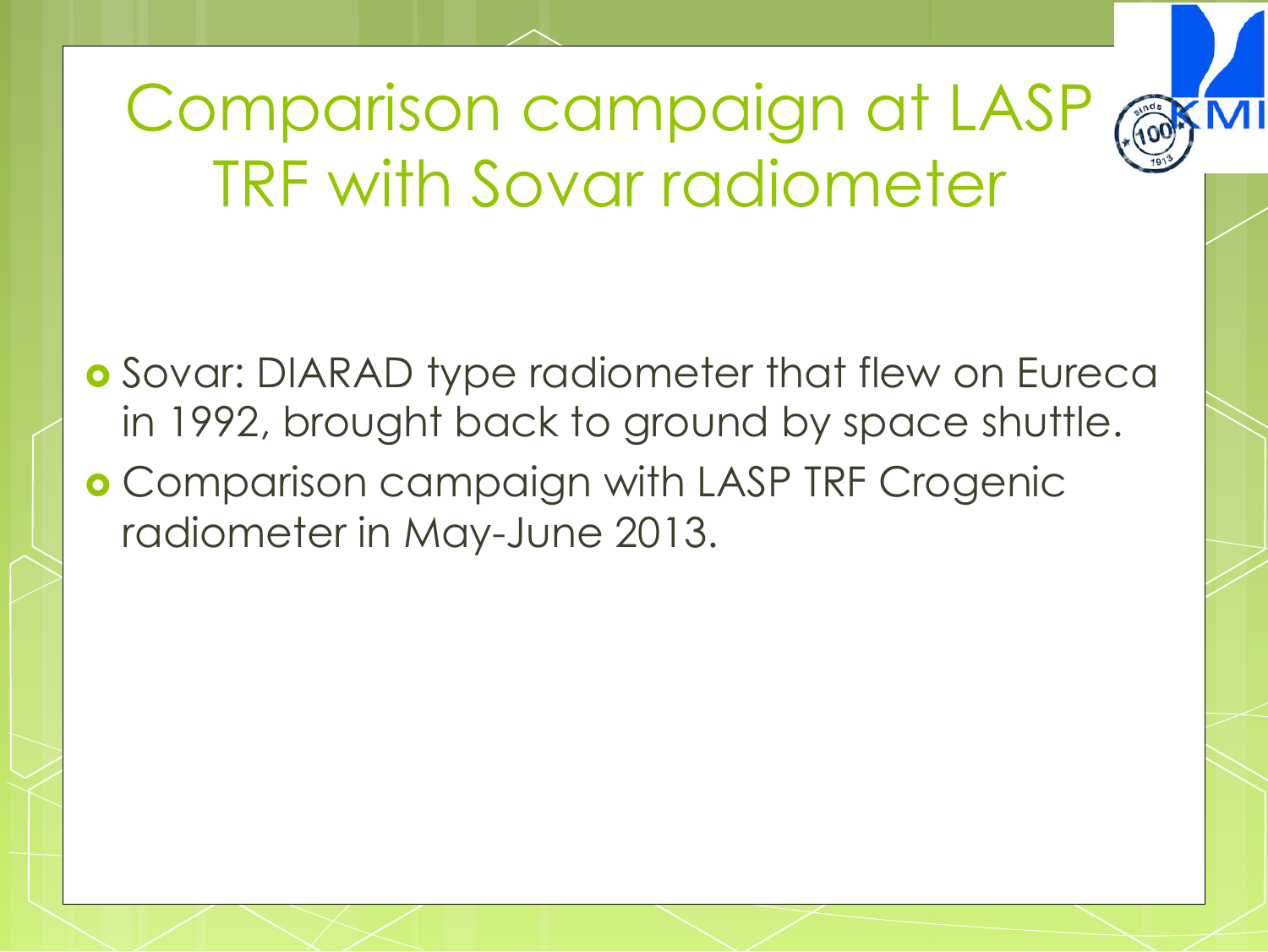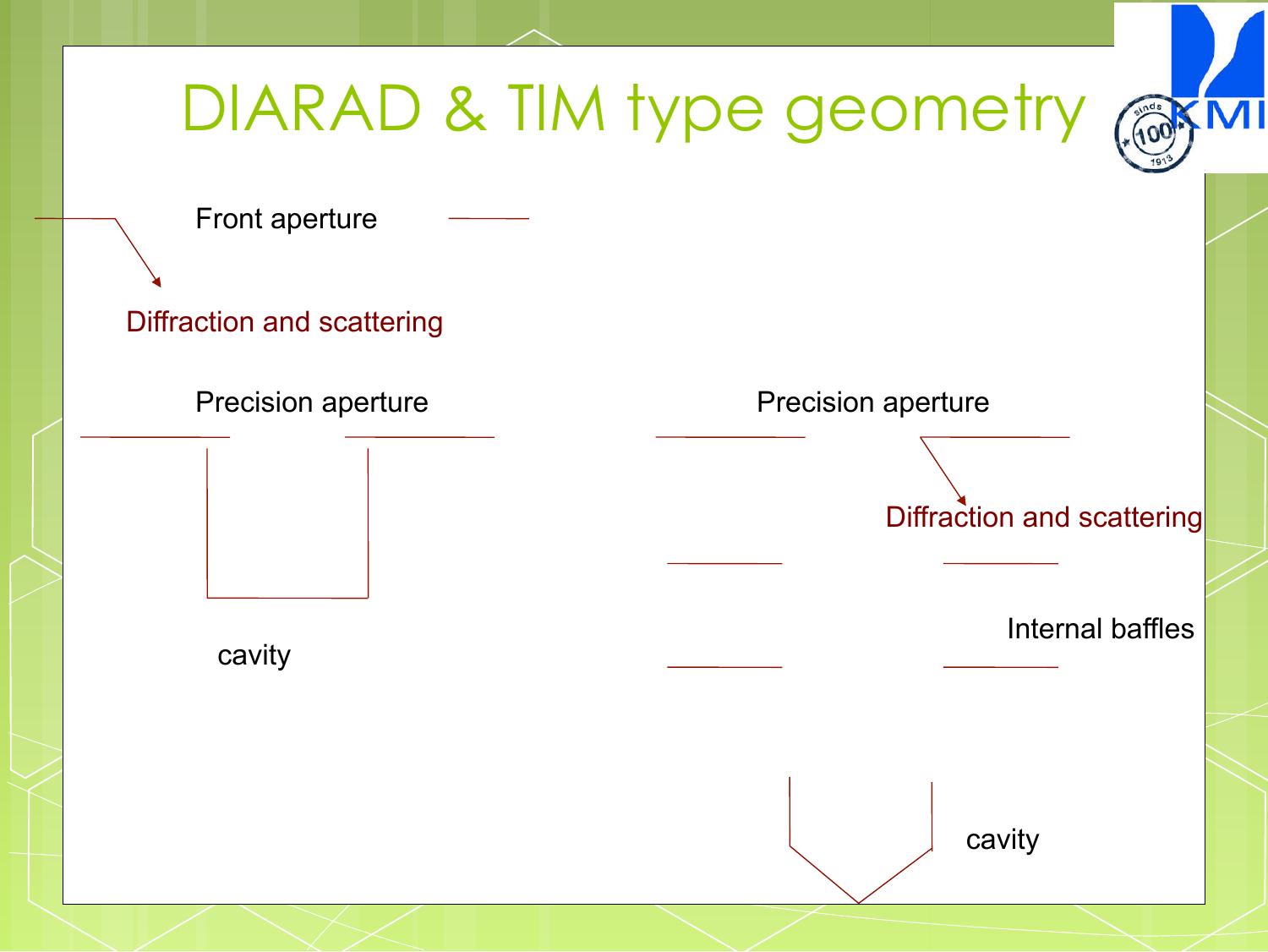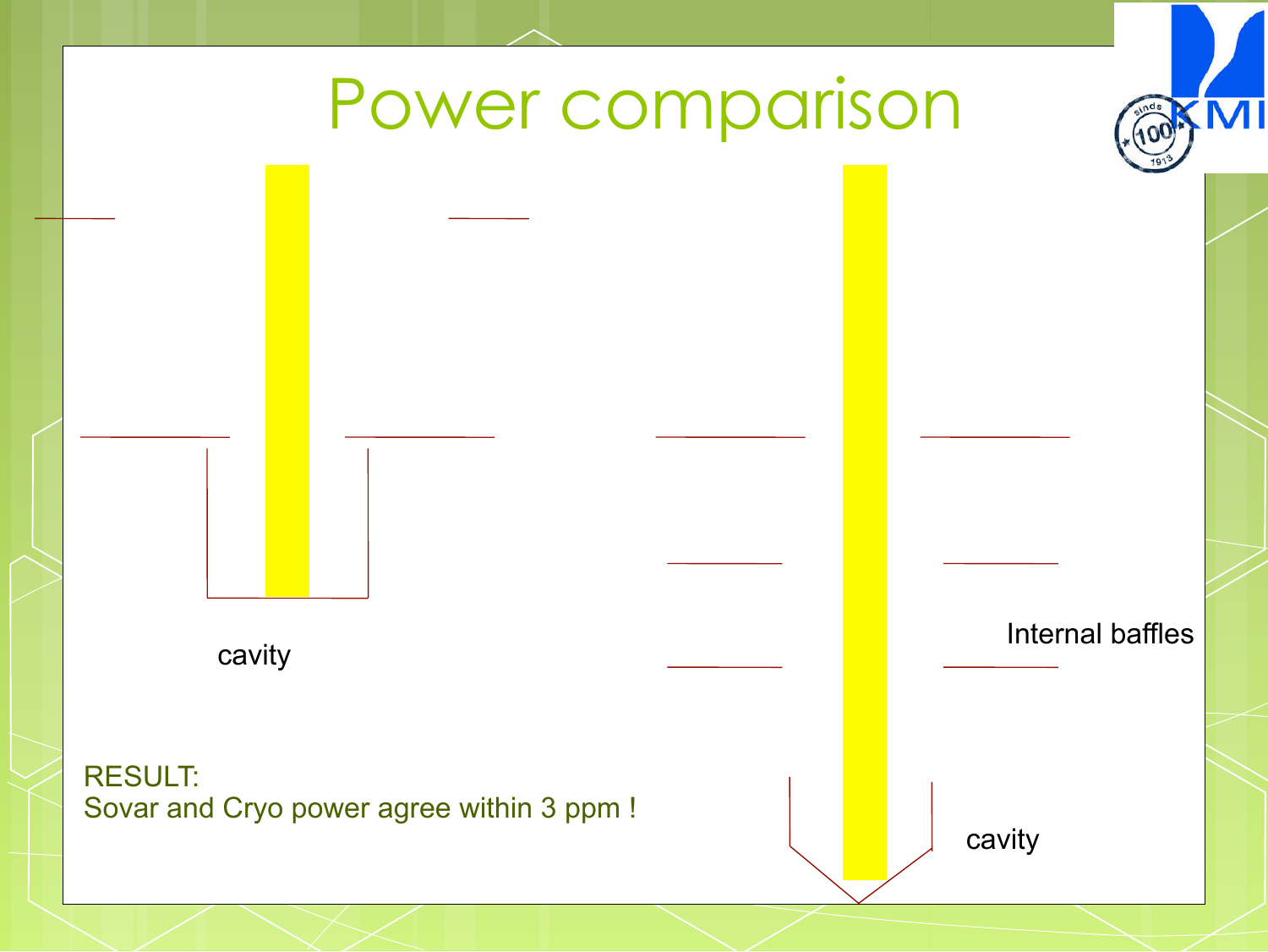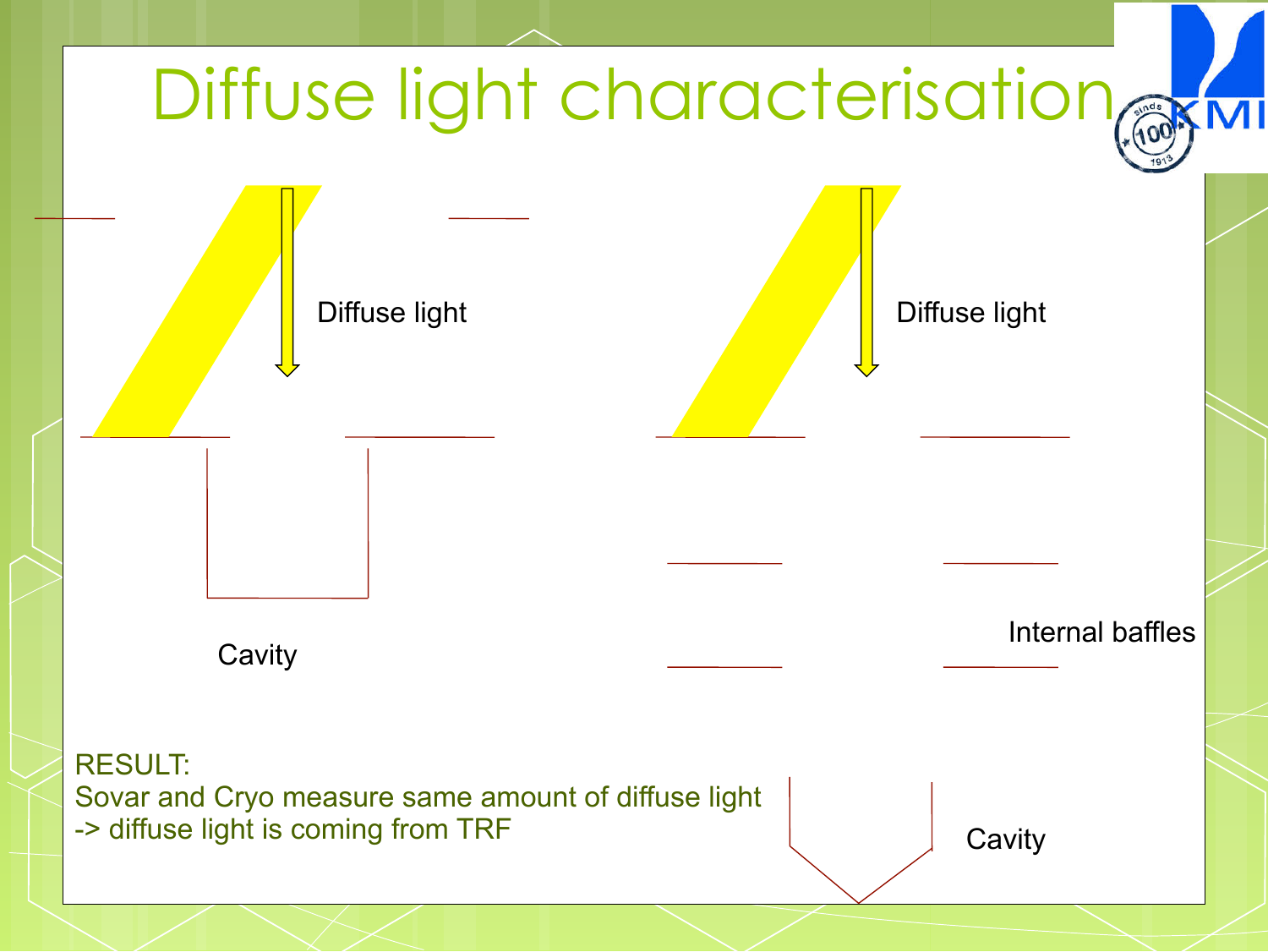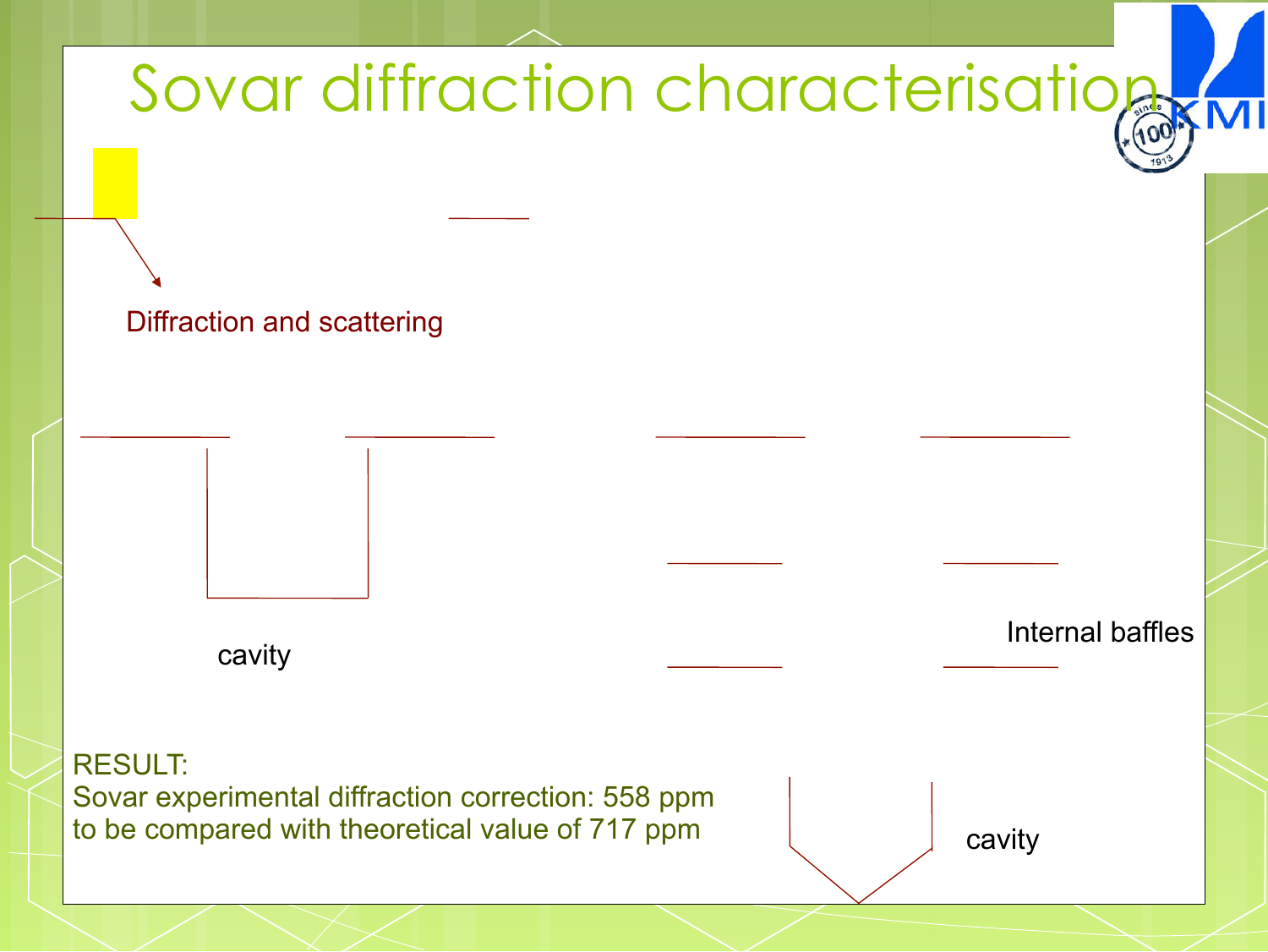